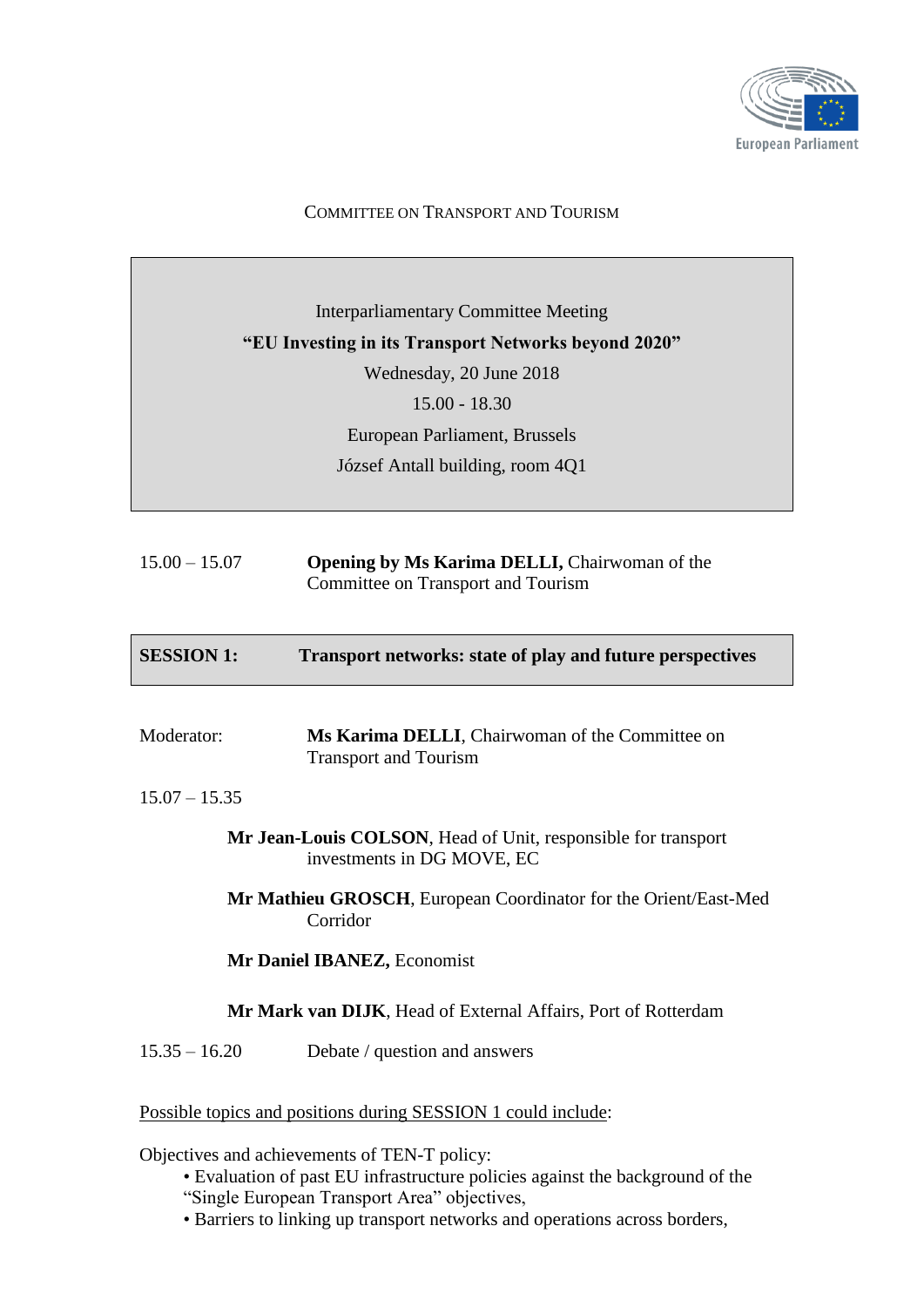• Progress towards a multi-modal and sustainable transport system networking all the Member States.

Core network corridors:

• Benefits and challenges of a cross-functional approach across both national borders and transport modes,

• Role of the maritime transport dimension (Motorways of the Sea) and interoperable railways (ERMTS),

• Contributions to the development of a comprehensive network.

Possible synergies of objectives and projects at EU level:

- TEN-T policy and Cohesion policy.
- Transport links to neighbouring countries in Europe and beyond,
- R&I,

• Environmental and other policy areas, as transport is bound to become more digital and decarbonize,

• Link between TEN-T and tourism policies in view of the potential economic benefits.

Opportunities for National Parliaments to support TEN-T policy implementation.

| <b>SESSION 2:</b> | Challenges and perspectives for the post-2020 period in the |
|-------------------|-------------------------------------------------------------|
|                   | field of transport infrastructure investments               |

| Moderator:      | Ms Karima DELLI, Chairwoman of the Committee on<br><b>Transport and Tourism</b>                    |
|-----------------|----------------------------------------------------------------------------------------------------|
| $16.20 - 16.40$ |                                                                                                    |
|                 | <b>Mr Henrik HOLOLEI, Director General, DG MOVE, EC</b>                                            |
|                 | Mr Gavin DUNNETT, Director of Projects department on Mobility,<br>European Investment Bank         |
|                 | <b>Mr Brian SIMPSON, European Coordinator of the Commission's</b><br>project, Motorways of the Sea |
| $16.40 - 17.30$ | Debate / question and answers                                                                      |

#### Possible topics and positions during SESSION 2 could include:

• Coherent setting of priorities at European and national levels: keys to success,

• Funding transport infrastructures in the context of the next MFF: what changes can be expected?

• Ensuring an optimal mix of financing instruments: what co-financing works best?